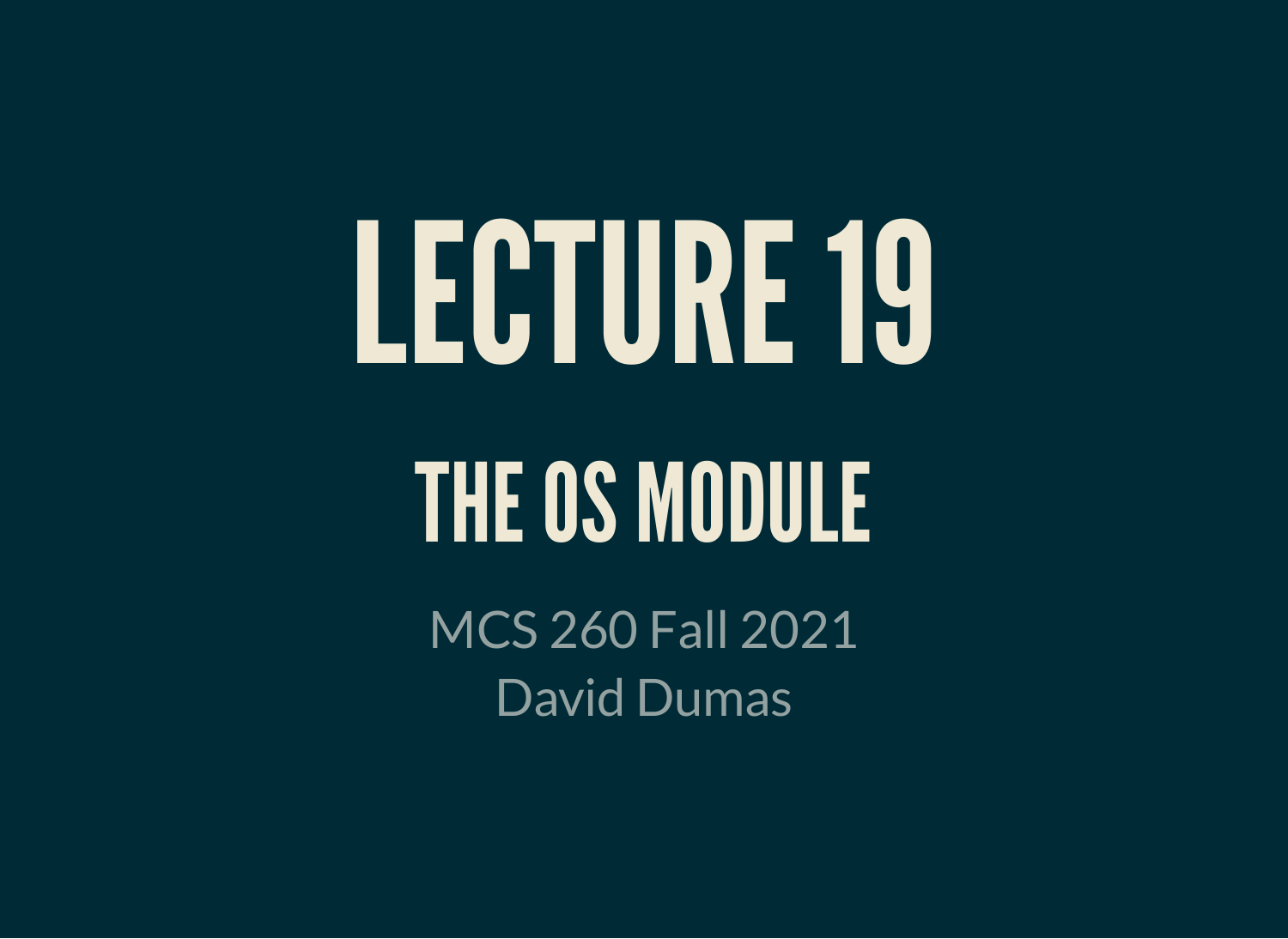#### REMINDERS

- Project 2 due Friday at 6:00pm central  $\bullet$
- Worksheet 7 available  $\bullet$
- Thursday lab students: attempt problem 1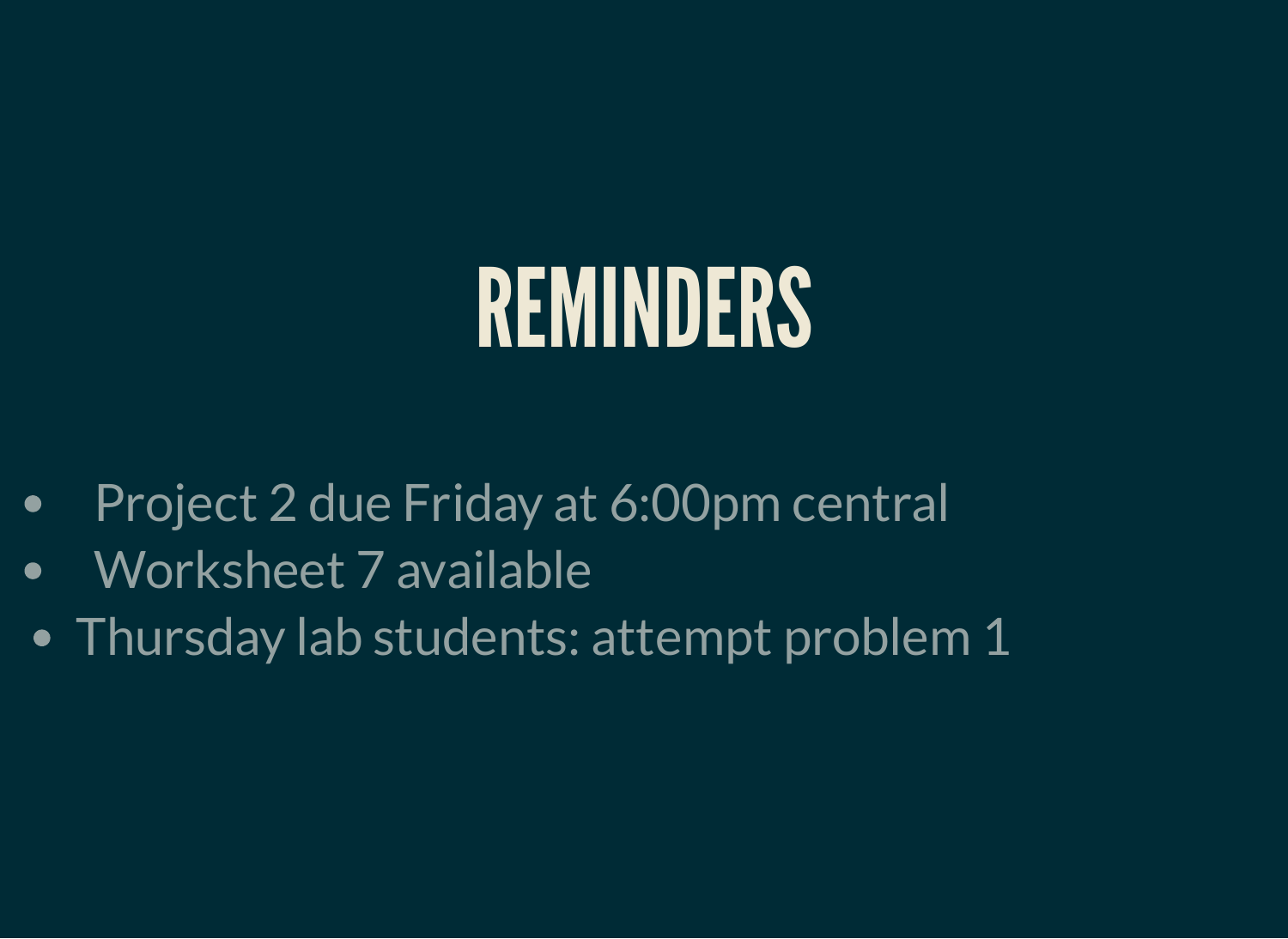### CURRENT WORKING DIRECTORY

- The OS keeps track of a current working directory (CWD) for every program.
- The terminal usually shows the CWD in the prompt.
- When you run a program in the terminal, it inherits the terminal's CWD.
- open("foo.txt","r") looks for foo.txt in the CWD.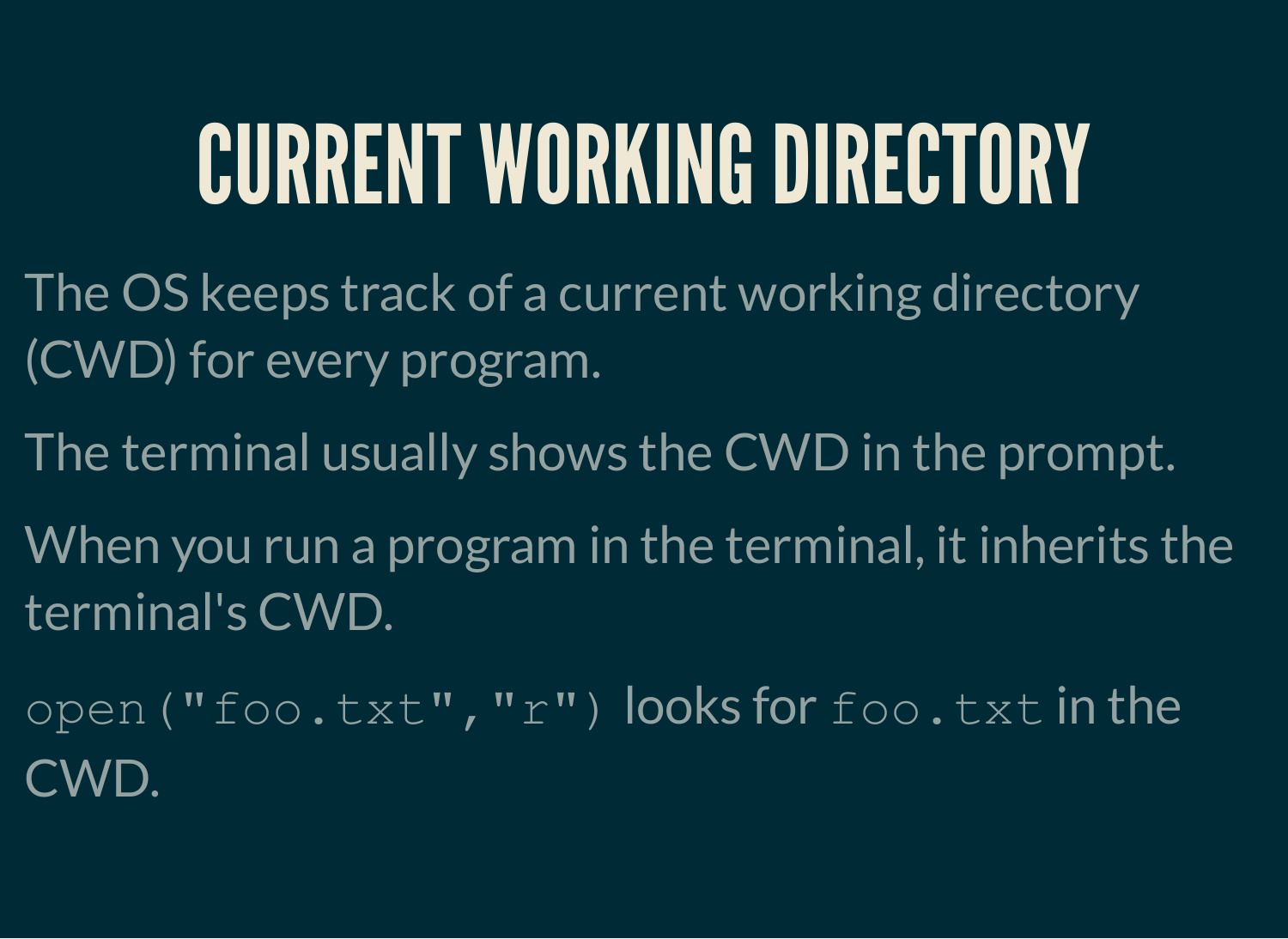### CWDRECOMMENDATION

Always run your Python scripts from the terminal, first changing directory to the one containing the script.

Running a script when your terminal is in a different directory can have confusing results.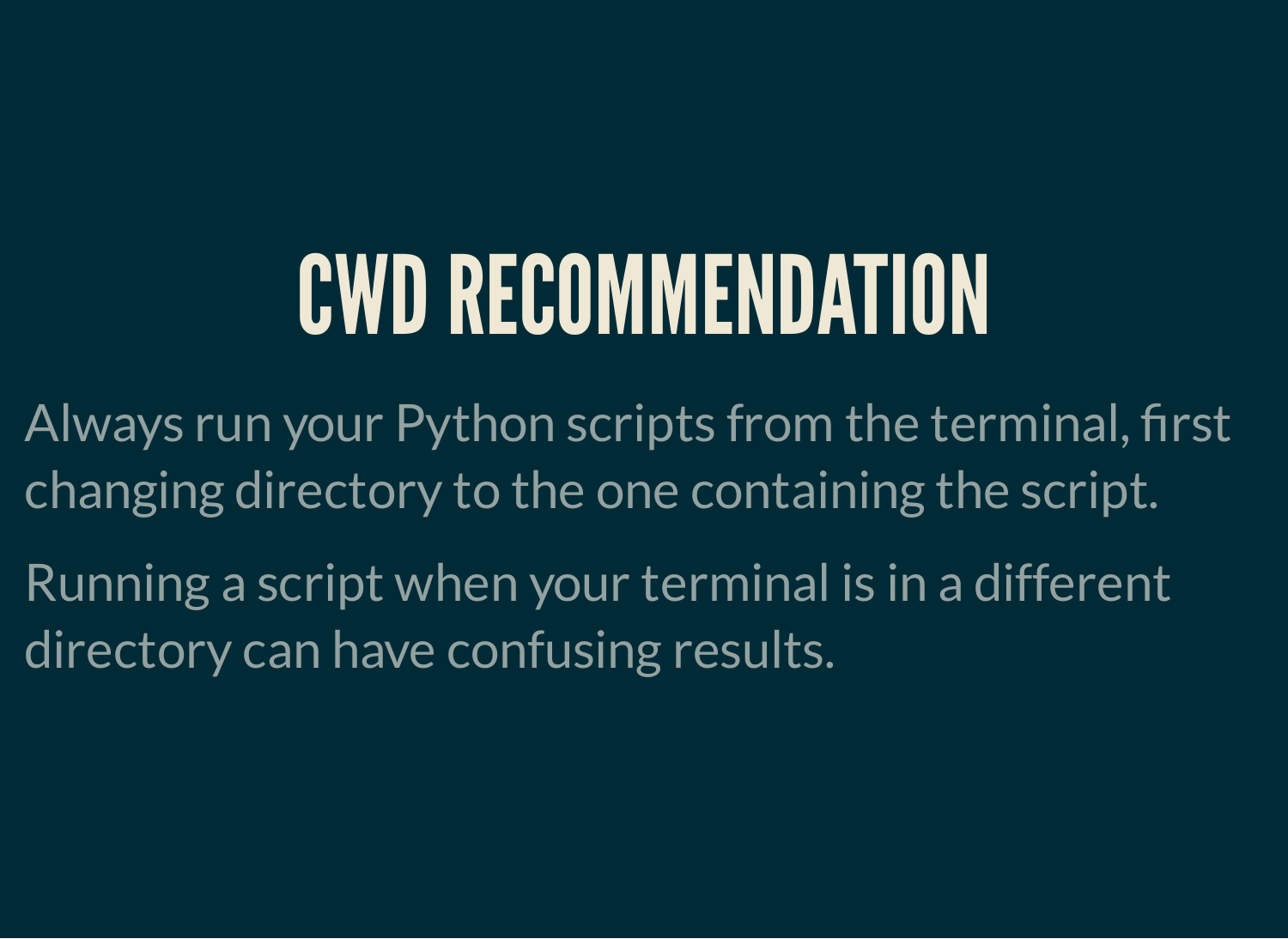### . AND

Context-dependent special directory names:

- . refers to the current directory
- . . refers to the parent directory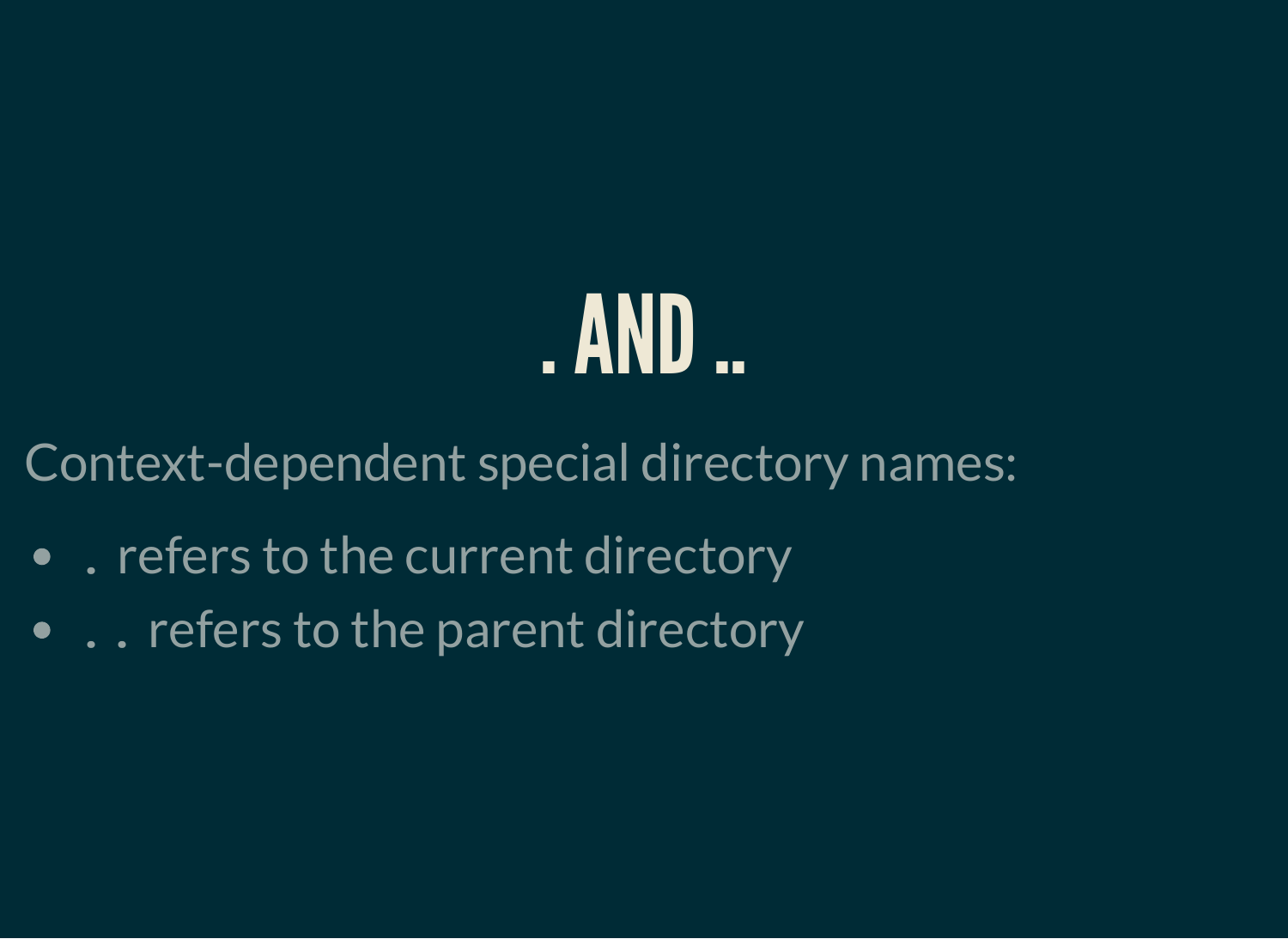### THEOS MODULE

**import** os

gives your program access to lots of functions that ask the operating system to do things.

Today we focus on the **filesystem** operations in this module.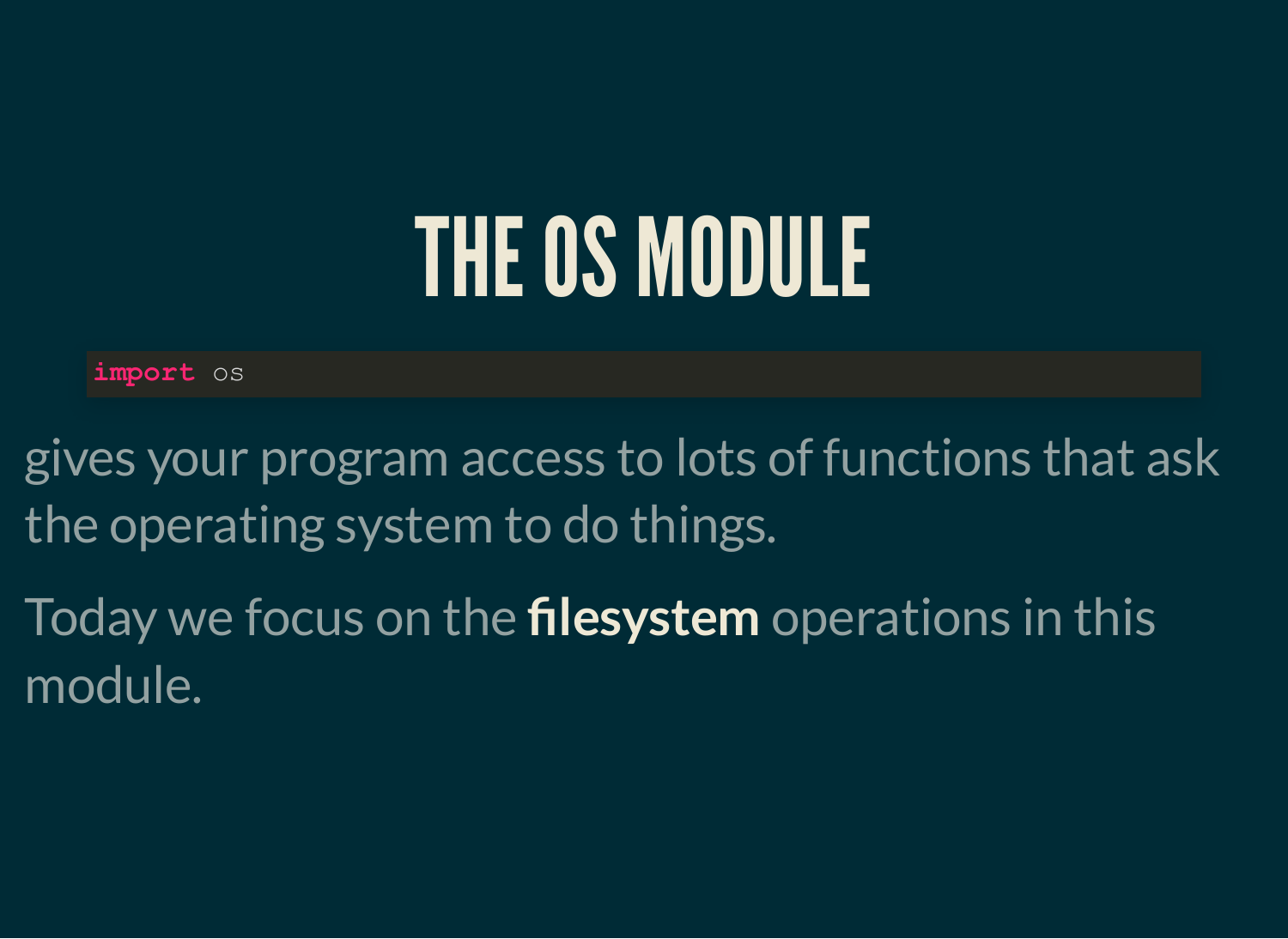### SHELL COMMANDS

- $pwd$  print working directory
- $\bullet$  cd change working directory
- $\bullet$  1s list files in a directory
- $\overline{\bullet}$  rm remove a file
- mkdir create a directory
- $\bullet$  rmdir remove a directory
- $\bullet$  cat display file contents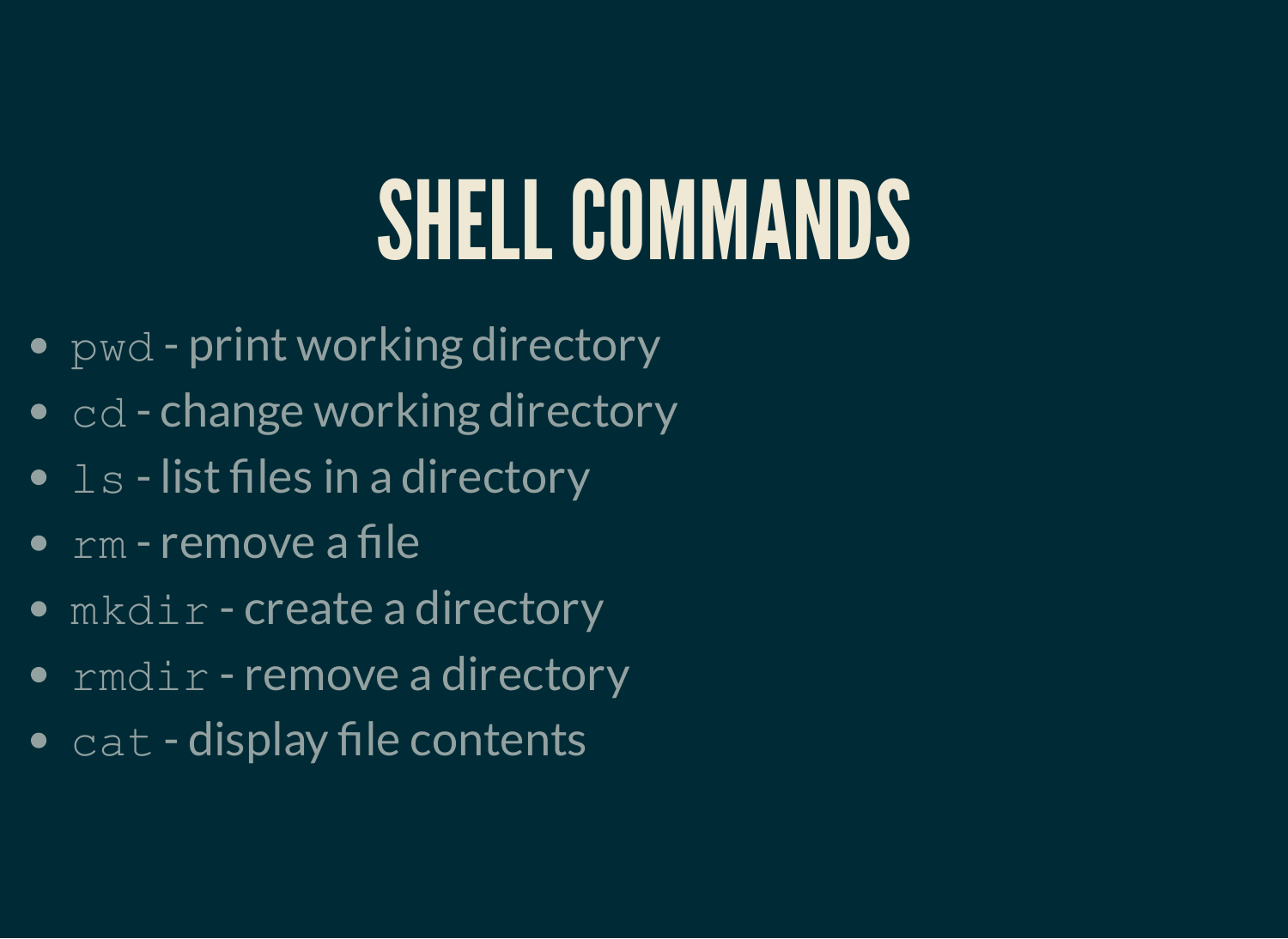## OS MODULE FUNCTIONS

- $os.getcd()$  get current working directory
- $\bullet$  os.chdir(x) change working directory to x
- $\bullet$  os.listdir(x) get list of files in dir x
- $\bullet$  os. remove (fn) delete a file (skip recycling bin)
- $\bullet$  os.mkdir(x) create directory x
- $\bullet$  os. rmdir(x) remove directory x (must be empty)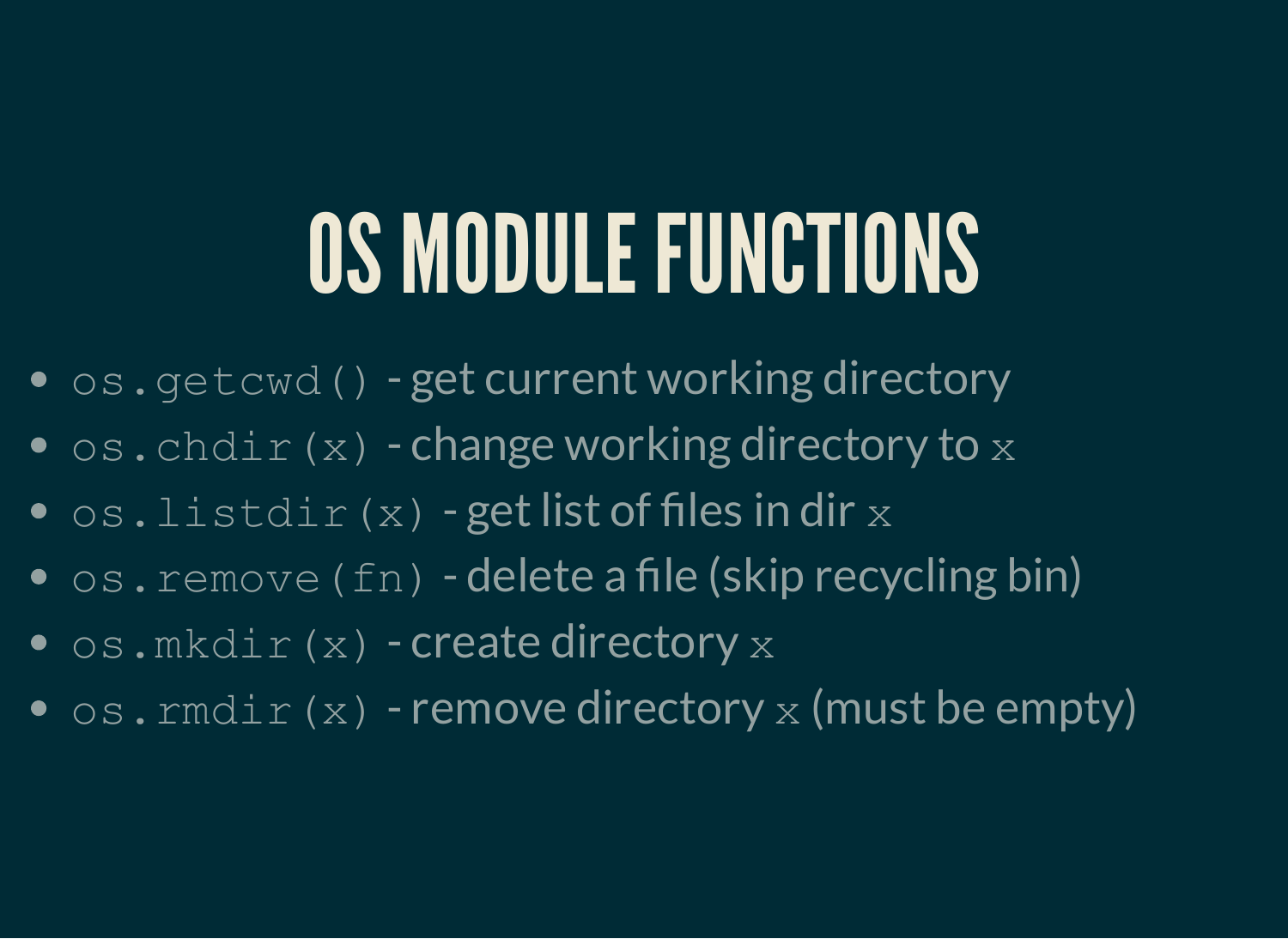### OS MODULE FUNCTIONS

- $\bullet$  os.path.join(part0,part1,...) -join path components (using proper separator for the OS)
- os.path.exists(name) True if name exists
- os.path.isfile(name) True if name is a file
- os.path.isdir(name) True if name is a directory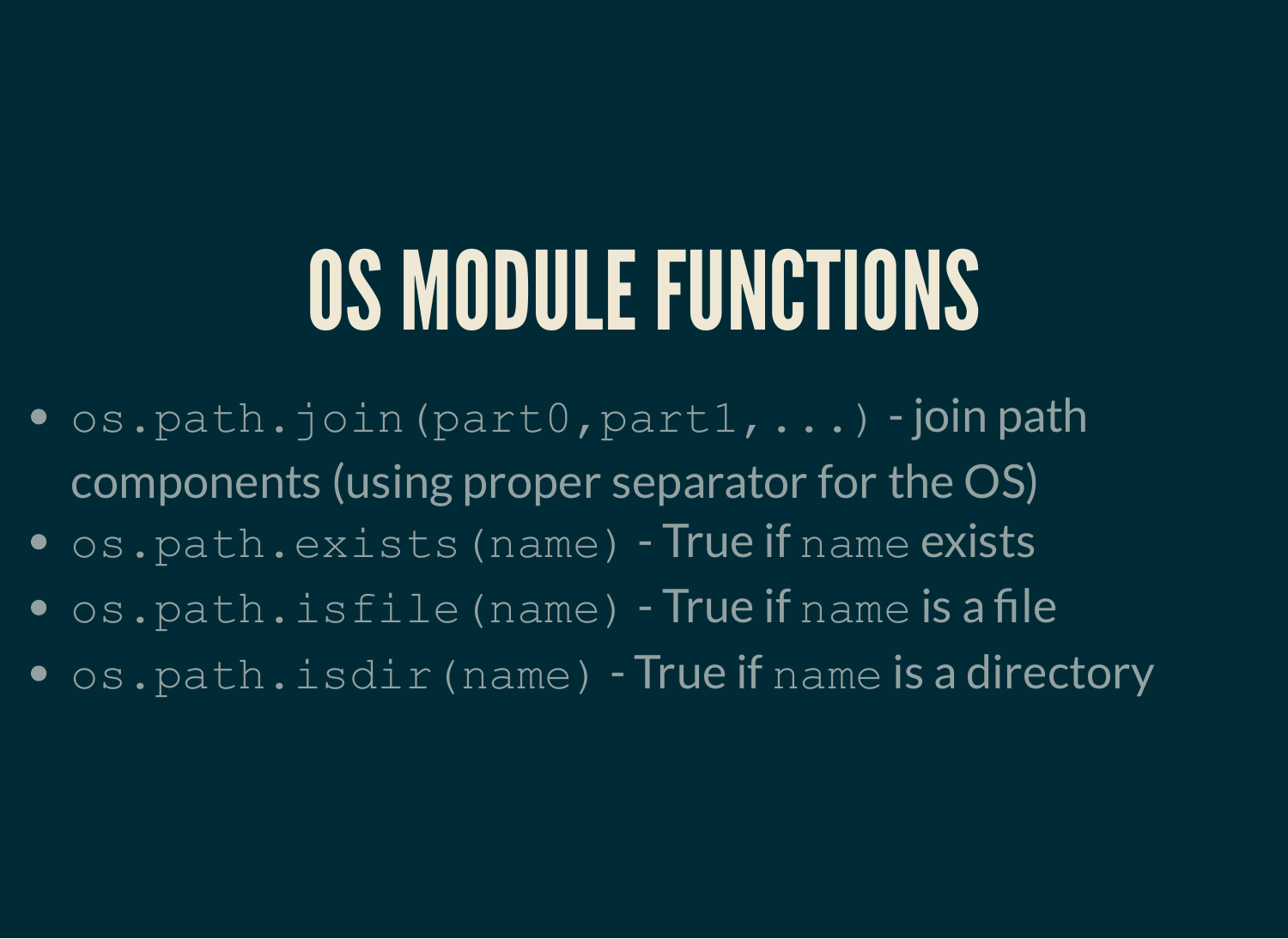# GOODIES SKIPPED FOR NOW

os.path.dirname - All but the last component of a path (i.e. the directory part, if the path includes a filename)

#### • e.g. On Windows,

os.path.dirname("C:\\Users\\dd\\out.txt") returns "C:\\Users\\dd"

os.path.basename - The last component of a path (i.e. the filename part, if the path includes one)

#### • e.g. On Windows,

os.path.dirname("C:\\Users\\dd\\out.txt") returns "out.txt"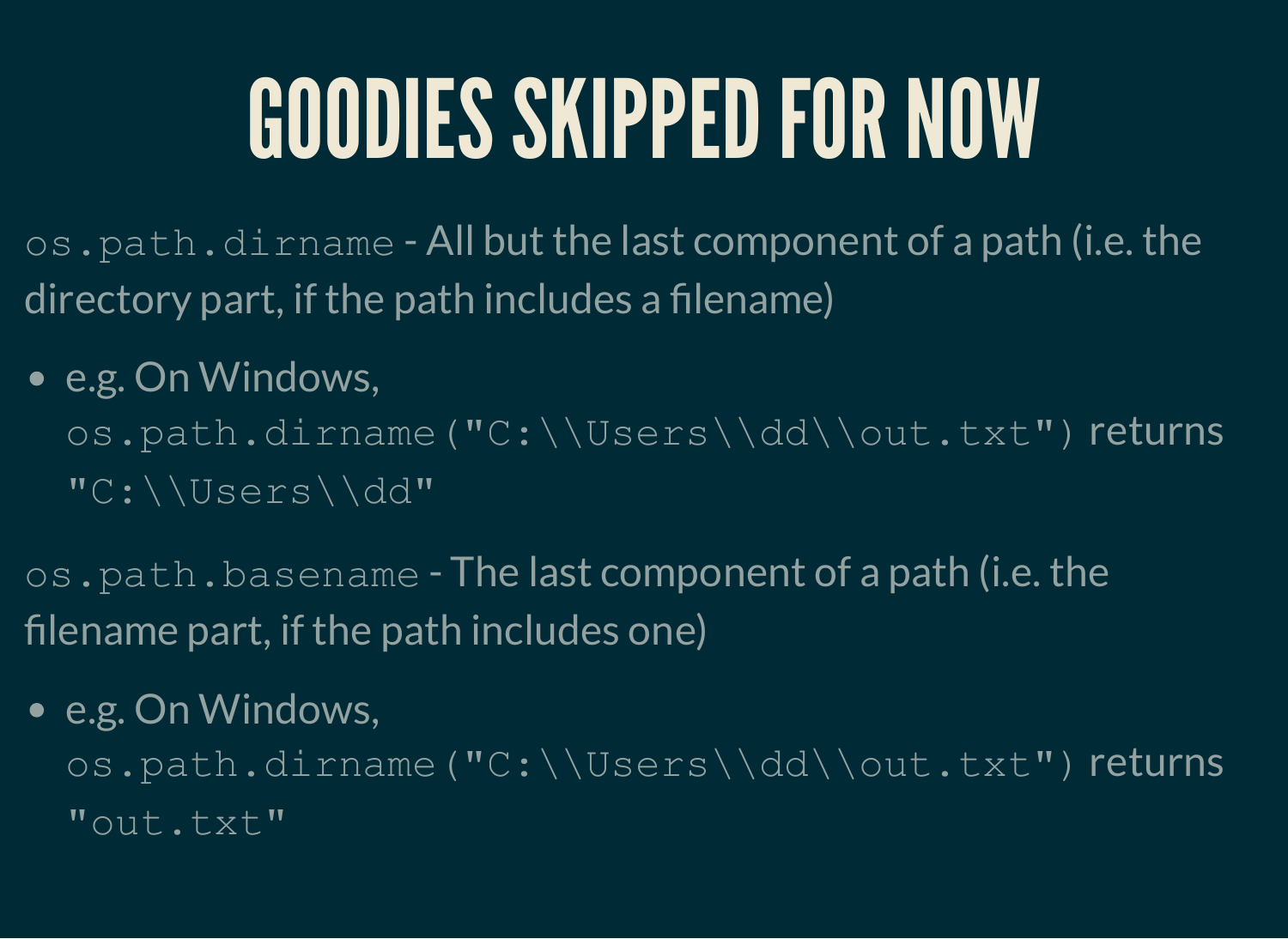#### Let's write our own mini-terminal